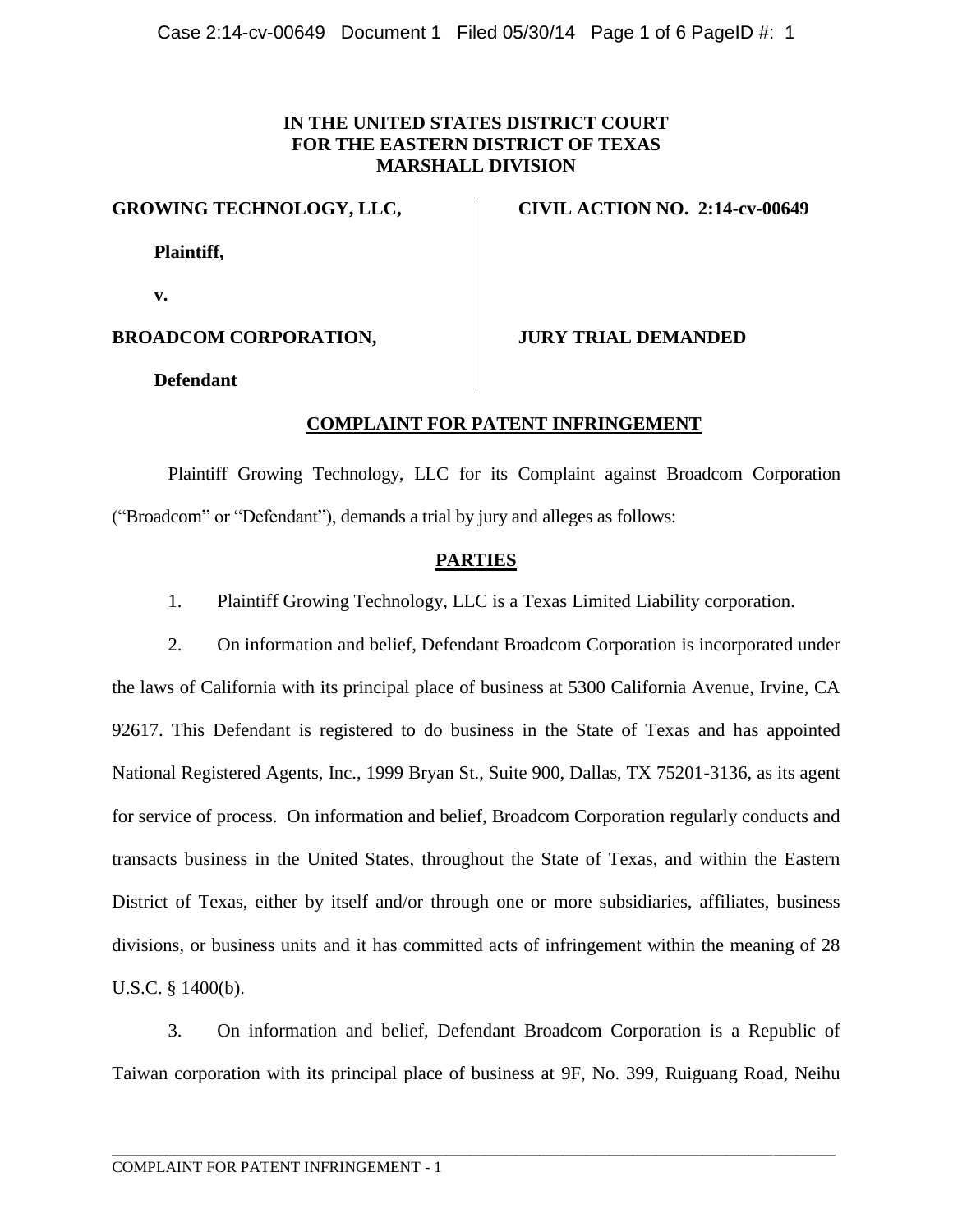#### Case 2:14-cv-00649 Document 1 Filed 05/30/14 Page 2 of 6 PageID #: 2

Dist., Taipei City, Taiwan 11492, R.O.C. On information and belief, Defendant Broadcom Corporation is a nonresident of Texas who engages in business in this state, but does not maintain a regular place of business in this state or a designated agent for service of process in this state. On information and belief, Broadcom Corporation resides in this jurisdiction within the meaning of 28 U.S.C. § 1400(b). This proceeding arises, in part, out of business done in this state. Broadcom Corporation may be served with process in Taiwan pursuant to the Hague Convention on the Service Abroad of Judicial and Extrajudicial Documents, Article 1, November 15, 1965 T.I.A.S. No. 6638, 20 U.S.T. 361 (U.S. Treaty 1969). Broadcom Corporation regularly conducts and transacts business in Texas, throughout the United States, and within the Eastern District of Texas, by itself and/or through one or more subsidiaries, affiliates, business divisions, or business units.

#### **JURISDICTION AND VENUE**

4. This action arises under the Patent Laws of the United States, namely, 35 U.S.C. §§ 1 *et seq*. This Court has exclusive subject matter jurisdiction over this action pursuant to 28 U.S.C. §§ 1331 and 1338(a).

5. Venue is proper in this district under 28 U.S.C. §§ 1391(b)(2) and (c) and/or 1400(b). On information and belief, Broadcom has transacted business in this district, and has committed acts of patent infringement in this district, by the making, using and/or selling of devices having touchscreen devices and modules.

6. On information and belief, Broadcom is subject to this Court's general and specific personal jurisdiction because: Broadcom has minimum contacts within the State of Texas and the Eastern District of Texas and, pursuant to due process and/or the Texas Long Arm Statute, Broadcom has purposefully availed themselves of the privileges of conducting business in the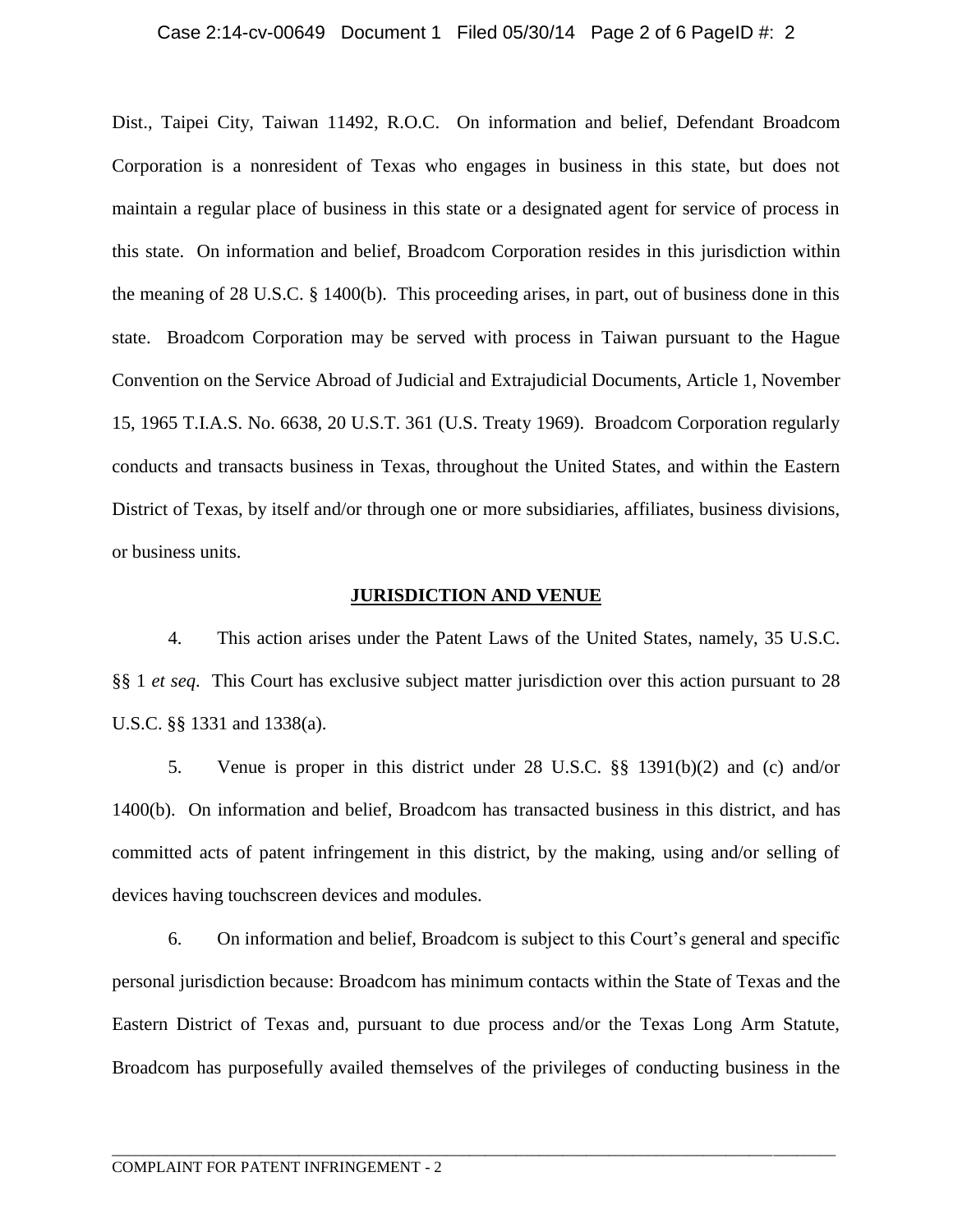State of Texas and in the Eastern District of Texas; Broadcom regularly conducts and solicits business within the State of Texas and within the Eastern District of Texas; and Plaintiff Growing Technology, LLC's causes of action arise directly from Broadcom's business contacts and other activities in the State of Texas and in the Eastern District of Texas.

#### **COUNT I**

#### **INFRINGEMENT OF U.S. PATENT NO. 7,242,812**

7. Growing Technology, LLC is the owner of all rights, title and interest to United States Patent No. 7,242,812 ("the '812 Patent") entitled "Coding and Decoding of Video Data." The '812 Patent was issued on June 10, 2007 after a full and fair examination by the United States Patent and Trademark Office. The application leading to the '812 Patent was filed on June 26, 2003. Attached as Exhibit "A" is a copy of the '812 Patent.

8. The '812 Patent is a novel method for coding and decoding video data and codec thereof are disclosed. The invented method provides an FGS (fine grained scalability) algorithm using bit plane coding technique.

9. On information and belief, Broadcom has been and now is infringing the '812 Patent in the State of Texas, in this judicial district, and elsewhere in the United States by making, using, importing, selling or offering to sell a method for coding and decoding video data according to the '812 Patent. On information and belief, examples of Broadcom products that infringe the '812 Patent include, but are not limited to, all Broadcom BCM70012, BCM7411, BCM7043, BCM11182, BCM11181, BCM7412, BCM7411D, BCM7043, BCM7251, BCM7366, BCM7438, BCM7439, BCM2091, BCM21553, M340, BCM4325, BCM4329, BCM20751, BCM4325, BCM4329, BCM4750, BCM4751, BCM2727, BCM2702, BCM97395,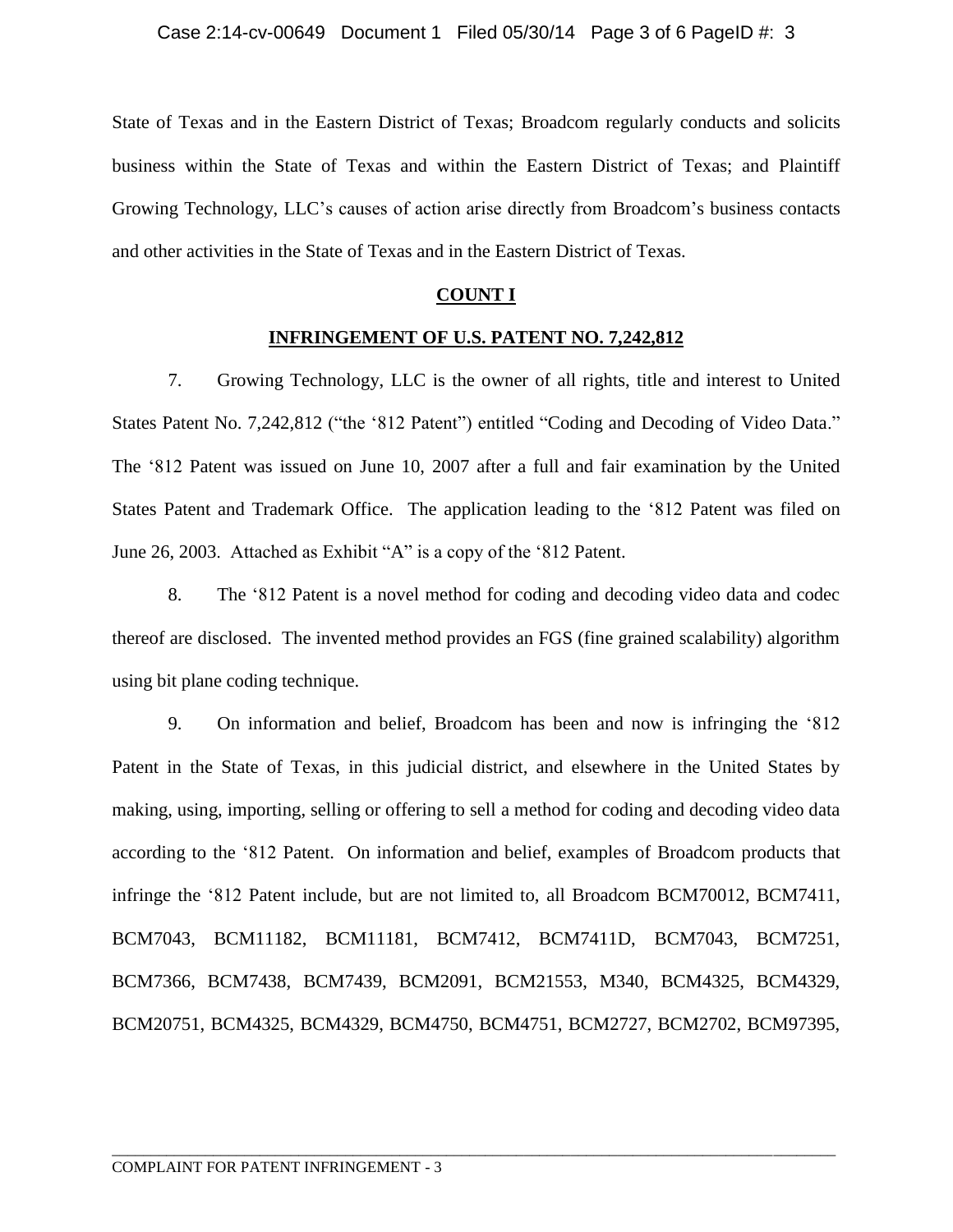#### Case 2:14-cv-00649 Document 1 Filed 05/30/14 Page 4 of 6 PageID #: 4

BCM7410, BCM70012 and BCM70010 products. Broadcom is thus liable for infringement of the '812 Patent pursuant to 35 U.S.C. § 271.

10. On information and belief, the method for coding and decoding video data in Broadcom's accused products are known by Broadcom to be especially made or especially adapted for use in a manner that infringes the '812 Patent and are not staple articles of commerce capable of substantial non-infringing uses. Broadcom has thereby infringed and contributed to the infringement of the '812 Patent.

11. On information and belief, Broadcom, by it sales and/or offers for sale of the accused products to third parties, has induced and continues to induce acts by third parties that Broadcom knew or should have known would constitute direct infringement of the '812 Patent. Broadcom actively induced infringement of the '812 Patent by designing the accused products to be capable of infringement and by promoting and encouraging the use of its products by third parties in ways that infringe the '812 Patent.

12. As a result of Broadcom's infringement of the '812 Patent, Growing Technology, LLC has suffered monetary damages in an amount not yet determined, and will continue to suffer damages in the future unless Broadcom's infringing activities are enjoined by this Court.

13. Unless a permanent injunction is issued enjoining Broadcom and its agent, servants, employees, representatives, affiliates, and all others acting on or in active concert therewith from infringing the '812 Patent, Growing Technology, LLC will be greatly and irreparably harmed.

#### **PRAYER FOR RELIEF**

\_\_\_\_\_\_\_\_\_\_\_\_\_\_\_\_\_\_\_\_\_\_\_\_\_\_\_\_\_\_\_\_\_\_\_\_\_\_\_\_\_\_\_\_\_\_\_\_\_\_\_\_\_\_\_\_\_\_\_\_\_\_\_\_\_\_\_\_\_\_\_\_\_\_\_\_\_\_\_\_\_\_\_\_\_\_\_\_\_\_\_\_\_

WHEREFORE, Growing Technology, LLC respectfully requests that this Court enter: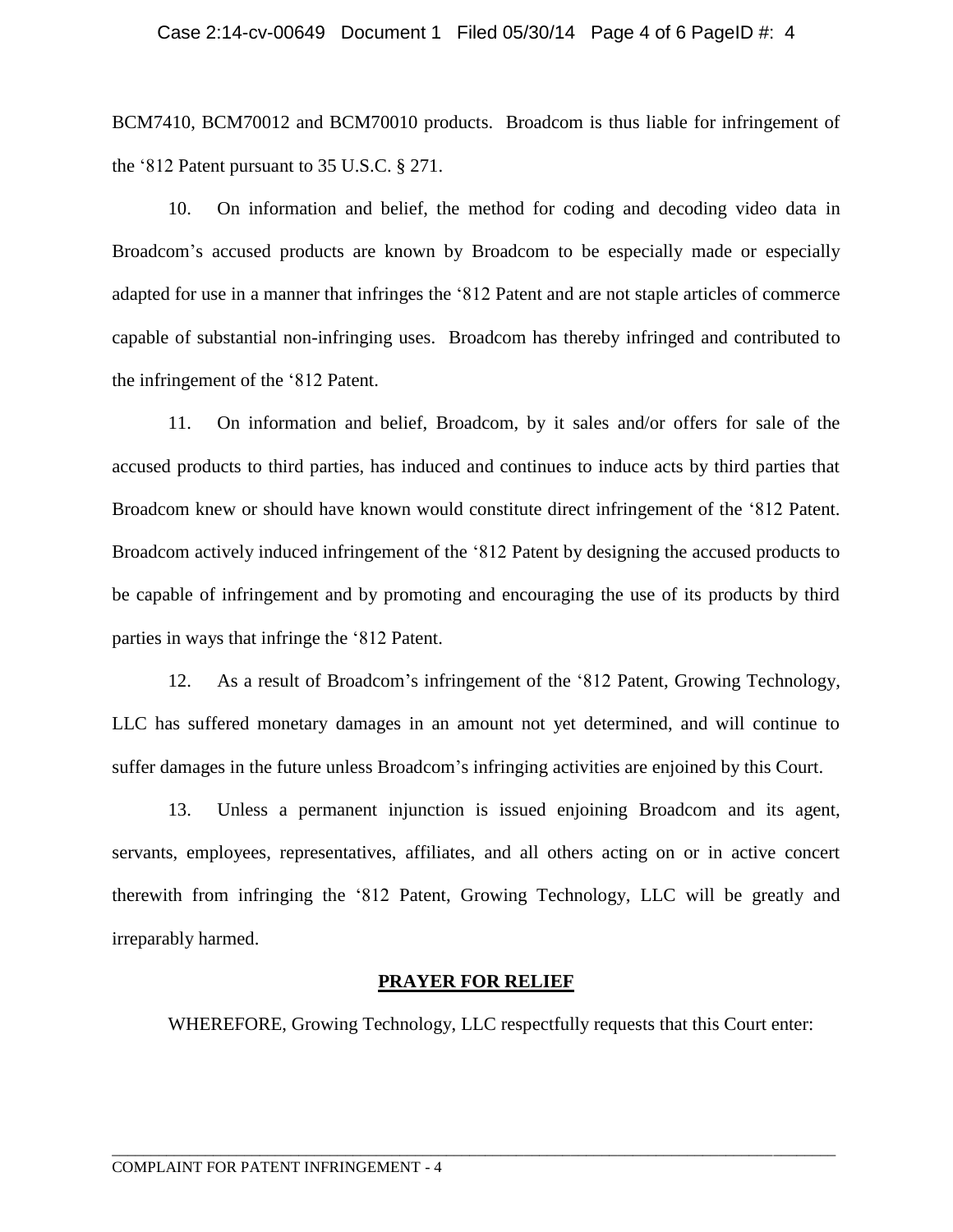### Case 2:14-cv-00649 Document 1 Filed 05/30/14 Page 5 of 6 PageID #: 5

A. A judgment in favor of Growing Technology, LLC that Broadcom has infringed the '812 Patent;

B. A permanent injunction enjoining Broadcom and its officers, directors, agents, servants, affiliates, employees, divisions, branches, subsidiaries, parents, and all others acting in active concert therewith from infringing the '812 Patent;

C. A judgment and order requiring Broadcom to pay Growing Technology, LLC its damages, costs, expenses, and prejudgment and post-judgment interest for Broadcom's infringement of the '812 Patent as provided under 35 U.S.C. § 284;

D. A judgment and order finding that this is an exceptional case within the meaning of 35 U.S.C. § 285 and awarding to Growing Technology, LLC its reasonable attorneys' fees; and

E. Any and all other relief to which Growing Technology, LLC may show itself to be entitled.

### **DEMAND FOR JURY TRIAL**

Growing Technology, LLC, under Rule 38 of the Federal Rules of Civil Procedure, requests a trial by jury of any issues so triable by right.